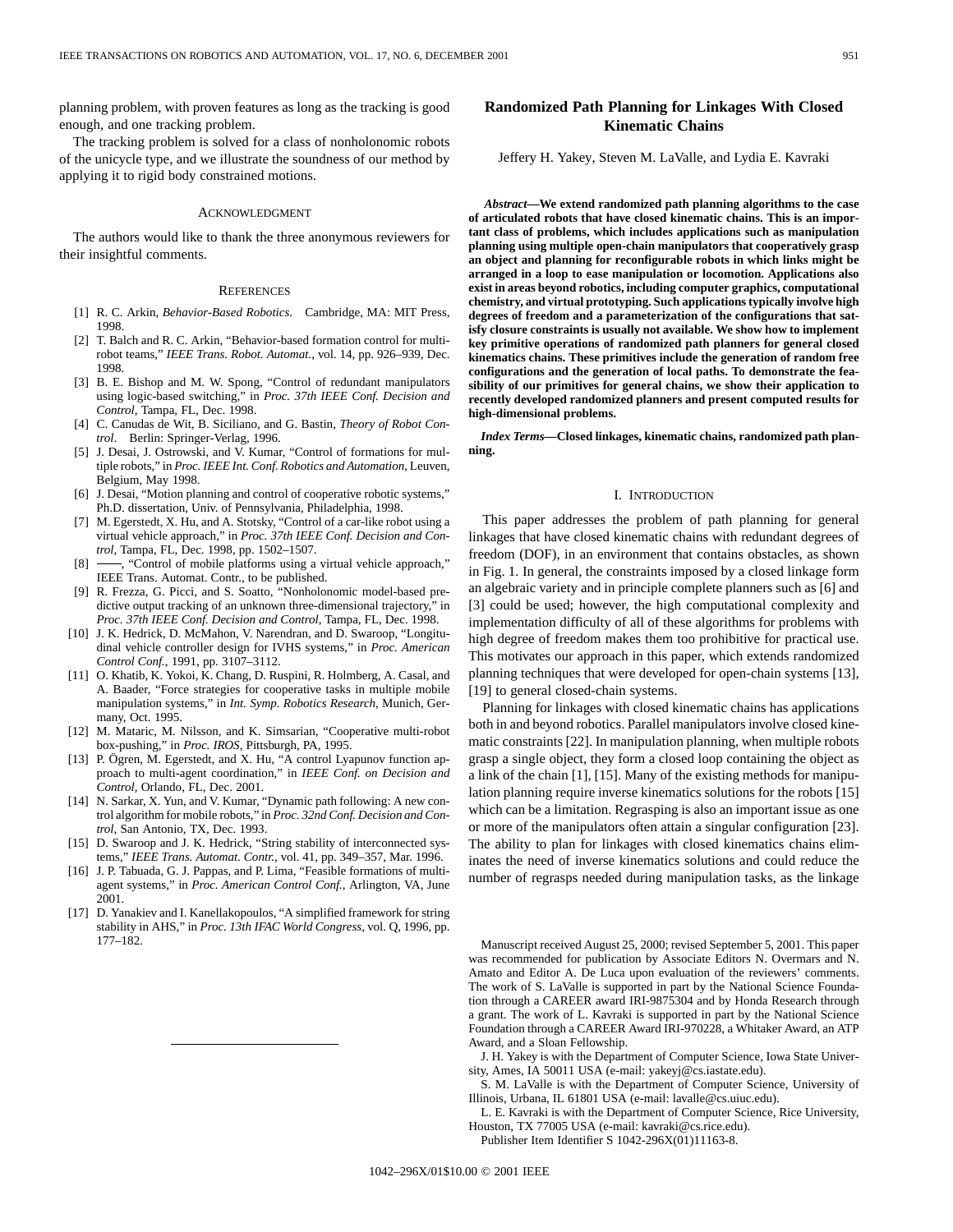

Fig. 1. We investigate path planning for linkages that have closed kinematic chains and must avoid static obstacles.

will be considered as a whole rather than as multiple, independent manipulators. A planner for closed linkages can also be applied to *reconfigurable* robots. Typically, this type of robot is composed of multiple, independent robots that can connect and disconnect from one another [16], [24], [27]. Closed linkages often occur during locomotion or reconfiguration of such complex robots [16], [27].

Many of the concepts used in path planning for robotics can also be applied to computer graphical animation [5]. Human-like characters can naturally be modeled as linkages and planning techniques are well suited to animate those characters [28]. However, a difficulty arises when these characters manipulate an object with both arms (e.g., pick up a box, two characters grasp each other, etc.), because this forms a closed linkage. There already exist algorithms capable of planning for this problem [14], but as in coordinated manipulation planning, a decoupling of the planning for the animated character and the object is done. Another application that could benefit from a planner for closed linkages lies in virtual prototyping [7]. For designs that include closed linkages, a planner could automate testing and potentially avoid constructing physical prototypes. Applications of path planning for linkages with closed chains also exist in computational chemistry. For example, a fundamental problem in drug design is to find low-energy configurations of molecules that satisfy rigidity constraints similar to those obtained for three-dimensional (3-D) linkages [18].

In this paper, we extend randomized path planners to deal with closed kinematic chains by showing how two important primitives of these planners can be implemented for closed kinematic chains. These primitives are the generation of random configurations and the generation of local paths. We adopt a very general definition for the kinematic chain. We also assume that inverse kinematics solutions are not available. Our goal is to demonstrate the feasibility of extending randomized planners in the general case. It is clear that by using robot-specific characteristics or inverse kinematics a more efficient solution can be achieved. We implement our developed primitives in the context of the probabilistic roadmap planner (PRM) [13] and rapidly-exploring random trees (RRTs) [19].

To the best of our knowledge, there are two published papers that extend randomized planners to handle closed kinematic chains apart from the earlier work in [15]. One is a previous paper of ours [20], which presents a subset of the work in our current paper. The other is a paper by Han and Amato [10]. In that paper, the authors show how to develop a PRM-based planner for closed kinematic chains. They break the closed chains into a set of open chains, apply standard PRM random sampling techniques and forward kinematics to one subset of the subchains, and then use inverse kinematics on the remaining subchains to enforce the closure constraints. While this approach has been shown to perform well with a robot consisting of a single chain of varied length [10], experiments are not reported for the performance of the approach for general chain systems. Undoubtedly, both [10] and our work advance the state-of-the-art in using randomized planners for planning for mechanisms with closed loops, and we hope that further research will result in efficient randomized planners for closed kinematics systems.

# II. PROBLEM FORMULATION

In this section, a formal definition of a closed linkage will be presented and the path planning problem is formulated in the context of these linkages.

### *A. Definition of a Linkage*

Our problem will be defined in a bounded 2-D or 3-D world,  $W \subset$  $\mathbb{R}^N$ , such that  $N = 2$  or  $N = 3$ . A *link*,  $L_i$ , is a rigid body in the world, which represents a closed, bounded point set. Let  $\mathcal{L}$  =  $\{L_1, L_2, \ldots, L_{n_l}\}\$  denote a finite collection of  $n_l$  links. A *joint*  $J_k$ contains the following information:

- 1) a subset of links  $\{L_i, L_j, \ldots, L_m\} \subseteq \mathcal{L}$  connected by  $J_k$ ;
- 2) the point of attachment for each  $L_i$ ;
- 3) the type of joint (revolute, spherical, etc.);
- 4) the range of allowable motions.

Let  $\mathcal J$  be a collection of  $n_j$  joints, each of which connects various links in L. We then define  $M = (\mathcal{L}, \mathcal{J})$  to be a *linkage*.<sup>1</sup> It will sometimes be convenient to consider  $M$  as a graph in which the joints correspond to vertices and the links correspond to edges. Therefore, let  $G_M$  denote the underlying graph of  $M$ . The special case of unary links (a link connected to a single joint) in  $M$  needs to be addressed, since the edge corresponding to these links will only connect one vertex. An artificial vertex needs to be created in  $G_M$  for each unary link and it will be connected only to the edge corresponding to the unary link. According to the connectivity of  $G_M$ , we will then group linkages into classes.<sup>2</sup> If  $G_M$  is a tree, then we will consider this type of linkage to be *open*. A special case of an open linkage is an *open chain linkage*, in which all the vertices of  $G_M$  have degree less than three. In the case where  ${\cal G}_M$  is cyclic and all vertices have degree greater than one, we will call this a *closed linkage*. We define a *closed chain linkage* to be a closed linkage in which all the vertices have degree exactly two. The last class is the *compound linkage*, in which  $G_M$  is cyclic with at least one vertex having degree one.

## *B. Kinematic Closure Constraints*

The kinematics of  $M$  are expressed using standard parameterizations for chains [9], [12]. The *configuration* of  $M$  is a vector, q, of real-valued parameters that uniquely determine the position and orientation of all links. The dimension of  $q$  is the number of degrees of freedom of M.

In this paper, we are primarily concerned with the case in which  $\mathcal M$  is a closed or compound linkage, implying that  $G_M$  contains cycles. For this case, there will generally exist configurations that do not satisfy *closure constraints* of the form  $f(q) = 0$ . These constraints can be defined by breaking each cycle in  $G_M$  at a vertex v and writing the kinematic equation that forces the pose of the corresponding joint to be the same, regardless of which of the two paths were chosen to  $v$ . Let F represent the set  $\{f_1(q) = 0, f_2(q) = 0, \ldots, f_m(q) = 0\}$  of  $m$  closure constraints, whose formulation will be formally defined in

<sup>&</sup>lt;sup>1</sup>We use the more general definition of linkage that includes open and closed kinematic chains [9], rather than a linkage that contains only closed chains [11].

<sup>2</sup>Note that these classes deviate from the standard terminology used in mechanism design [11]. Our intent was for a *chain* to imply linearity of the linkage and for *closed* to mean that the linkage contains no unary links.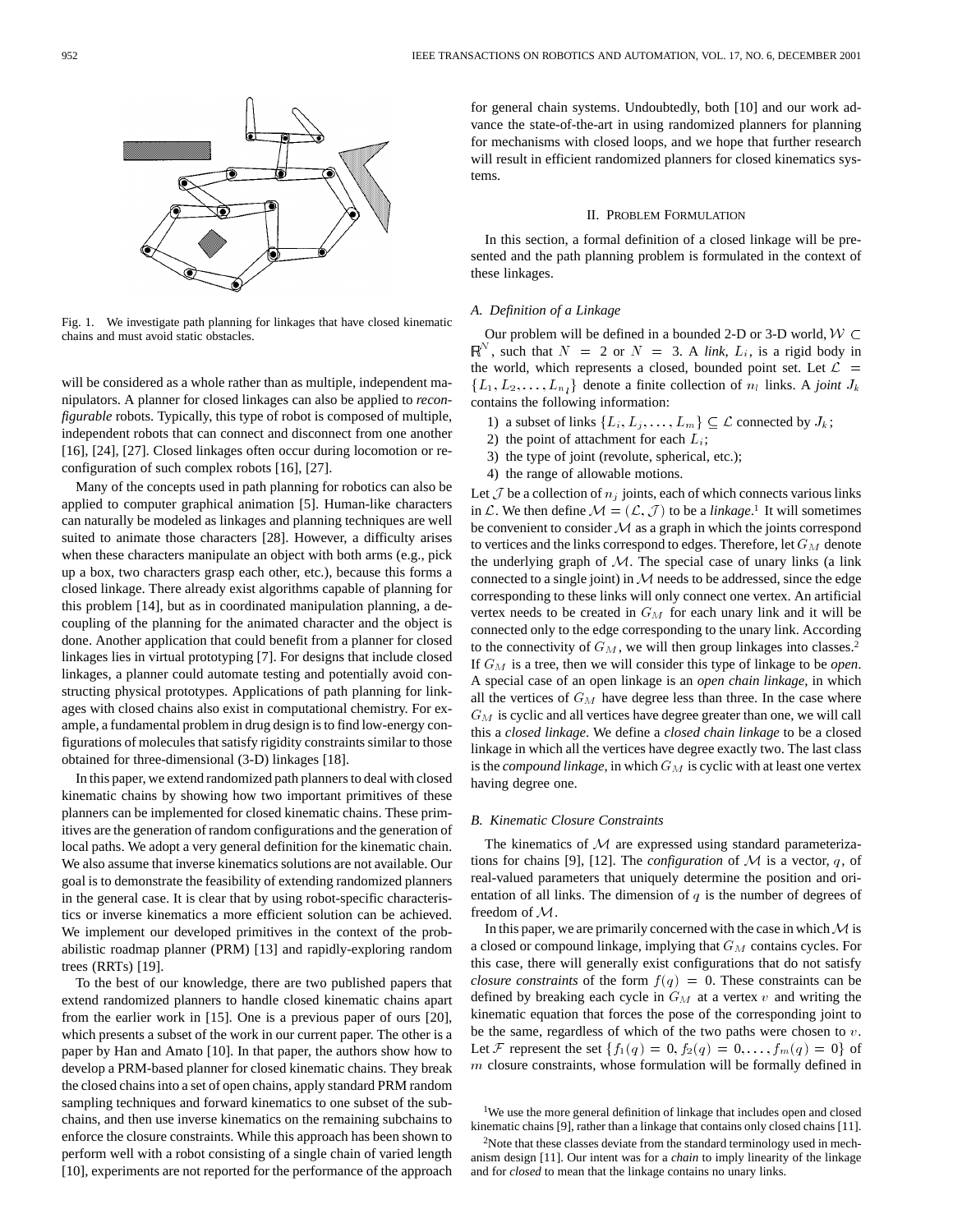Section III-A. In general, if n is the dimension of C, then  $m < n$ . Let  $\mathcal{C}_{\text{cons}} \subset \mathcal{C}$  be defined as

$$
\mathcal{C}_{\text{cons}} = \{ q \in \mathcal{C} \mid \forall f_i \in \mathcal{F}, f_i(q) = 0 \}
$$
 (1)

which denotes the set of all configurations that satisfy the constraints in  $\mathcal F$ .

A collision is defined for  $\mathcal{M}(q)$  if any of the links of  $\mathcal{M}(q)$  collides with any of the workspace obstacles or the other links in  $\mathcal{L}$ . Consecutive links usually do not give rise to collisions. Let W include a set of obstacles  $\mathcal{B} = {\mathcal{B}_1, \ldots, \mathcal{B}_{n_b}}$ , which are each a closed subset of W. Using standard terminology, let  $C_{\text{free}}$  denote the set of all configurations such that  $\mathcal{M}(q)$  is not in collision. Formally, this is

$$
C_{\text{free}} = \{ q \in C | (\mathcal{M}(q) \cap \mathcal{B} = \emptyset) \land (\forall L_i, L_j \in \mathcal{M}(q), L_i \cap L_j = \emptyset) \}
$$
(2)

where  $L_i$ ,  $L_j$  are nonconsecutive links.

In addition to the usual complications of path planning for articulated linkages having many degrees of freedom, we are faced with the additional challenge of keeping the configuration in  $C_{\text{cons}}$ . Let  $C_{\text{sat}} =$  $\mathcal{C}_{\text{cons}} \cap \mathcal{C}_{\text{free}}$  define the set of configurations satisfying both closure and collision constraints.

Although  $C$  is typically a manifold,  $C_{\text{cons}}$  will be more complicated. Each of the holonomic constraints in  $\mathcal F$  is a smooth function with a nonzero derivative. Using stereographic projection, these constraints can be reformulated as polynomial equations and together these constraints form a system of equations that characterize the configurations satisfying the closure constraints. A *real algebraic variety* can be defined by the polynomial equations  $f_1(q) = \cdots = f_m(q) = 0$ . The surfaces defined by these varieties are not smooth in general and can contain singular points. Therefore, a variety is not necessarily a manifold, although a real algebraic variety can be split into a finite number of manifolds [26]. Because of the nature of these closure constraints, we will assume that we have no *a priori* knowledge of a parameterization for the variety.

Our problem reduces to path planning in a space with lower dimension than  $\mathcal{C}$ , due to the fact that the equality constraints in  $\mathcal{F}$  reduce the dimensionality of  $C$ . Since we have no efficient way to reduce the number of parameters needed to specify the configuration for a closed linkage, we allow a tolerance for  $C_{\text{cons}}$ , which means that the constraints will be satisfied to within some numerical precision. This tolerance will be the subject of Section III-A.

# *C. Finding a Path*

Our problem reduces to path planning in  $C_{\text{sat}}$ , which has lower dimension than C. Initially we are given  $q_{\text{init}} \in C_{\text{sat}}$  and  $q_{\text{goal}} \in C_{\text{sat}}$ , the *initial configuration* and *goal configuration*, respectively. The task is to find a continuous path  $\tau : [0, 1] \rightarrow C_{\text{sat}}$  such that  $\tau(0) = q_{\text{init}}$ and  $\tau(1) = q_{\text{goal}}$ . For a path to exist between  $q_{\text{init}}$  and  $q_{\text{goal}}$ , it will be necessary that they are both contained within the same connected component of  $C_{\text{sat}}$ .

The existence of closed kinematic chains greatly increases the difficulty of path planning because the set of configurations that satisfy closure constraints is usually expressed in terms of implicit equations. In the traditional path planning problem, a parameterization of the configuration space is available. If closure constraints exist, a parameterization is usually not available (except for some specific mechanisms) and the set of valid configurations is generally not even a manifold.3

 $3$ Even though it can be expressed as a stratification of manifolds [6], parameterizations of the strata are still unknown.



Fig. 2. An example of breaking cycles in a linkage.

### *D. A Specific 2-D Model*

The following model will be used to facilitate later concepts and for our implementation: 1)  $\mathcal L$  is a collection of line segments in a 2-D world; 2) joints are revolute and attach links at their endpoints; 3) there are joint limits (e.g., joints are not allowed to rotate into the range  $0 \pm \delta$ , in which  $\delta$  is a parameter for the joint limit); 4) one of the joints attaches a link to the origin  $(0,0)$  in the world,  $W$ ; 5) the obstacle region is polygonal.

### III. GENERATING RANDOM SAMPLES

One of the most basic operations in many randomized planners is the construction of random configurations. For example, the basic PRM approach [13] uses randomly generated configurations that lie in  $C_{\text{free}}$ . These can be found by simply generating configurations in  $C$  and rejecting those in collision. The problem is considerably more complicated for closed kinematic chains because all samples must lie in  $\mathcal{C}_{\text{cons}}$ , satisfying closure constraints. This section provides a general approach to generating random samples in  $C_{\text{sat}}$ . The use of kinematic error is an integral component of our approach.

# *A. Kinematic Error*

To handle the closure constraints in  $F$ , we define a new linkage,  $\mathcal{M}' = (\mathcal{L}', \mathcal{J}')$ , which is obtained by breaking cycles in the underlying graph  $G_M$  of M. Let the set of links be the same,  $\mathcal{L}' = \mathcal{L}$ . Let  $\mathcal{J}'$  be a superset of  $\mathcal J$  and contain  $n_j + m$  joints, where a new joint is added for each of the m cycles in  $G_M$ . For each cycle in  $G_M$ , the joint where the break occurs can be selected arbitrarily and will be denoted by  $J_k$ . There will be two links from the cycle in  $G_M$  that are attached by  $J_k$ . For one of these links, disconnect it from  $J_k$  and form a new joint  $J'_k$ on the link where  $J_k$  was formerly attached. If this insertion of joints is performed for each cycle of  $G_M$ , the result will be a linkage  $\mathcal{M}'$ which has no cycles  $(G_M)$  is a tree). An example of "breaking" the loops in a linkage is shown in Fig. 2. In  $\mathcal{M}'$ , the configuration of any link can be determined by applying the forward kinematic equations to the sequence of links on the unique path to  $L_0$ .

Neglecting self-collision, note that  $M'$  can achieve any configuration in C. If  $J_k$  and  $J'_k$  have the same position in W, then a closure constraint from M is satisfied. If this is true for all joints in  $\mathcal{J}' \setminus \mathcal{J}$ , then the configuration lies in  $\mathcal{C}_{\text{cons}}$ . The closure constraint  $f_i(q)$  can be written by subtracting the kinematic expression for  $J_k(q)$  from the expression for  $J_k'$  using the equations from Section II and will be done as follows. Let  $B \subset \{1, \ldots, n_j\}$  be the indices of the set of joints that were broken in M to form  $\mathcal{M}'$ . A kinematic error function can be defined as

$$
e(q) = \sum_{k \in B} ||J_k(q) - J'_k(q)||^2.
$$
 (3)

Alternatively, the maximum (or any  $L^p$  norm) can be used to combine the error from each broken loop. This error function allows us to redefine  $\mathcal{C}_{\text{cons}}$  as follows:

$$
\mathcal{C}_{\text{cons}} = \{ q \in \mathcal{C} \mid e(q) = 0 \}.
$$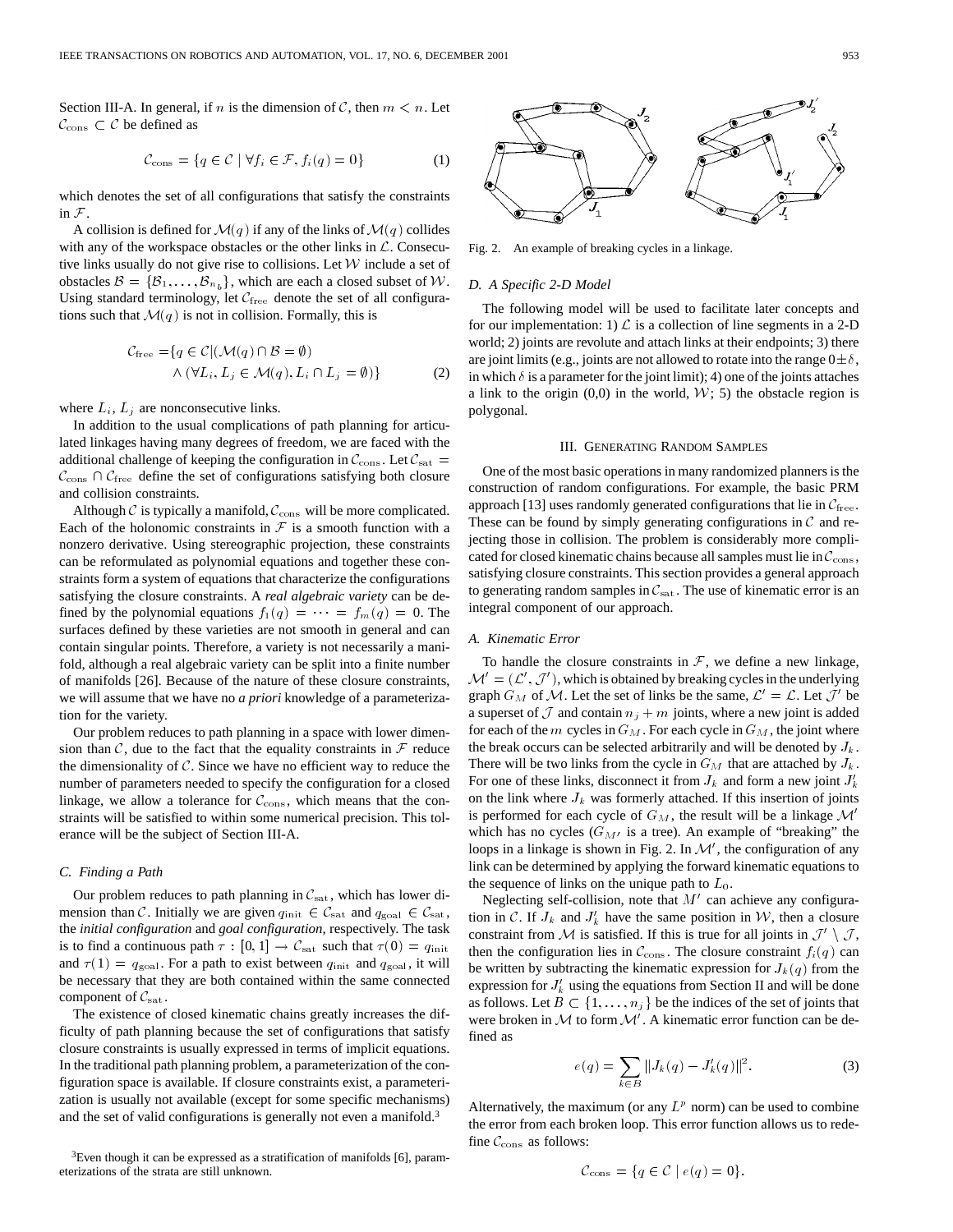

Fig. 3. (a) The curves depict  $C_{\text{cons}}$  and configurations are chosen at random in  $C$ . (b) Randomized error minimization is performed on the samples to force as many as possible onto  $C_{\rm cons}$ .

|   | GENERATE_RANDOM_SAMPLE()                           |
|---|----------------------------------------------------|
|   | $q \leftarrow$ RANDOM_CONFIGURATION();             |
|   | 2 $i \leftarrow 0$ ; $j \leftarrow 0$ ;            |
| 3 | while $i < I$ and $j < J$ and $e(q) > \epsilon$ do |
| 4 | $i + +$ ; $i + +$ ;                                |
| 5 | $q' \leftarrow$ RANDOM_NHBR $(q)$ :                |
| 6 | if $e(q') < e(q)$ then                             |
| 7 | $i \leftarrow 0$ : $q \leftarrow q'$ :             |
| 8 | if $e(q) \leq \epsilon$ then Return q              |
|   | else Return FAILURE                                |
|   |                                                    |

Fig. 4. An algorithm that iteratively attempts to reduce the kinematic error of a linkage.

Since the equality constraints that define kinematic closure are implicit, we allow a specified real-valued tolerance  $\epsilon > 0$  to determine when the closure constraints are satisfied. This enables incremental linear motions to be made along the  $C_{\text{cons}}$  and gives us new definitions for  $C_{\text{cons}}$  and  $C_{\text{sat}}$  that take  $\epsilon$  into consideration:

$$
\tilde{C}_{\text{cons}} = \{ q \in C \mid e(q) \le \epsilon \},
$$
  

$$
\tilde{C}_{\text{sat}} = C_{\text{cons}} \cap C_{\text{free}}.
$$

By using the  $\epsilon$  tolerance, we allow some freedom for the randomized algorithms as they travel on the constraint surface.

Without the tolerance, we would need to use more costly algebraic techniques to incorporate the closure constraints into our planner, which would decrease the number of allowable degrees of freedom for a linkage.

# *B. Gradient Descent*

Fig. 3 illustrates the problem of generating vertices in  $C_{\text{sat}}$ . A random sample in  $\mathcal C$  can easily be generated (of course, its distribution depends on the parameterization of C), but is not very likely to be in  $C_{\text{sat}}$ . The algorithm in Fig. 4 gives pseudocode for a randomized descent technique that iteratively attempts to reduce the error function,  $e(q)$  from Section III-A. The approach we use is to break the kinematic loops and minimize the sum of squares the Euclidean distances of each joint that is not where it should be to satisfy kinematic closure. An alternative would have been to define each of the closure constraints  $f_i(q)$  in polynomial form. The algebraic distance could then be minimized, or an approximation to the Euclidean distance in  $C$  may easily be minimized [25].

The algorithm GENERATE\_RANDOM\_SAMPLE requires three constants:  $\epsilon$ , which is the numerical tolerance on the error function, I, which is the maximum number of search steps and  $J$  which is the maximum number of consecutive failures to close the kinematic chains. The function RANDOM\_NHBR takes in a configuration  $q$  as a parameter and produces a new random configuration  $q'$  in  $\mathcal{C}_{\text{free}}$ . The distance between the new configuration  $q'$  and q will be within a fixed amount  $d_{\text{max}}$ , which will generally be very small. RANDOM\_NHBR may have to guess many nearby configurations to produce one that is collision-free.  $e(q)$  measures the kinematic error of configuration q as this is specified in (3). Rather than compute a complicate gradient of  $e(q)$ , any random configuration q' in which  $e(q') < e(q)$  is kept. This was observed in [2] to be much faster than computing an analytical gradient for high-degree-of-freedom problems. If the algorithm becomes trapped in a local minimum and returns FAILURE, then the sample is simply discarded. This has no serious effect on the overall approach, except that some computation time is wasted. Other approaches, such as the Levenberg-Marquardt [21] nonlinear optimization algorithm could be used instead of randomized descent, but one must be careful not to introduce an unwanted deterministic bias on the solutions.

## *C. A Computed Example*

We performed the following experiment to demonstrate that the method presented above can generate a variety of samples for closed-kinematics chains. We placed obstacles in a 2-D world so that there would be many distinct connected components in  $C_{\text{sat}}$ (see Fig. 5). We then generated a PRM roadmap for this world and observed the various connected components to determine whether they were all represented. In Fig. 5, it can be seen that many of the generated nodes wrap around various obstacles and have different orientations. Each of these configurations lies in a distinct connected component of  $\tilde{\mathcal{C}}_{\text{sat}}$ , which means that no path exists between these configurations. This experiment illustrates the ability of random sampling to simultaneously explore all components of a space, which is advantageous for PRM-type multiple-query planners.

## IV. GENERATING LOCAL MOTIONS

Nearly all existing randomized path planners require the generation of local motions in  $C_{\text{free}}$ . To extend these planners, operations are needed that generate local motions in  $\mathcal{C}_{\text{cons}}$  or  $\mathcal{C}_{\text{sat}}$ . Given a configuration  $q \in C_{\text{sat}}$ , the task is to generate nearby configurations that also lie in  $C_{\text{sat}}$  and are reachable from q by a local motion.

## *A. Random Steps in the Tangent Space*

Suppose that a configuration  $q \in \mathcal{C}_{\text{sat}}$  is given. We will use random sampling to generate incremental motions. It is preferable to generate samples that locally follow the tangent space of the constraints, rather than choosing a random direction. The *tangent space* is the set of tangent vectors for some  $q \in \mathcal{C}_{\text{cons}}$ . Using a tolerance  $\epsilon$ , each of the tangent vectors gives us a direction from  $q$  that is likely to remain in  $C_{\text{sat}}$ , which we can exploit when we wish to move locally. By sampling in the tangent space when searching for configurations within a neighborhood of  $q$ , we will be more likely to generate a new configuration that satisfies all closure constraints. The differential configuration vector  $dq$ lies in the tangent space of a constraint  $f_i(q) = 0$  if

$$
\frac{\partial f_i(q)}{\partial q_1} dq_1 + \frac{\partial f_i(q)}{\partial q_2} dq_2 + \dots + \frac{\partial f_i(q)}{\partial q_n} dq_n = 0.
$$
 (4)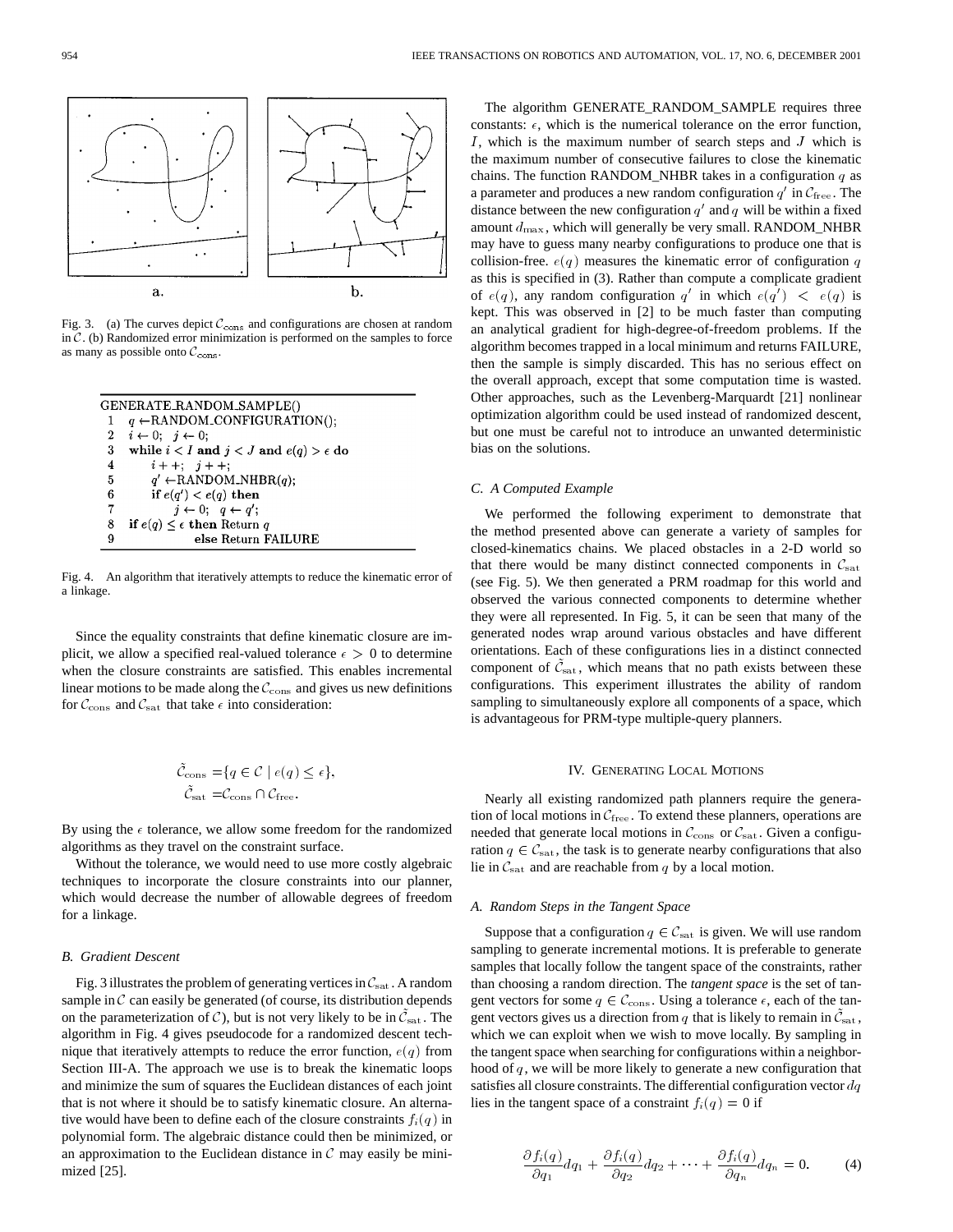

Fig. 5. All ten components were found in a 2-D world that contains obstacles.

This leads to the following homogeneous system for all of the  $m$ closure constraints:

$$
\begin{pmatrix}\n\frac{\partial f_1(q)}{\partial q_1} & \frac{\partial f_1(q)}{\partial q_2} & \cdots & \frac{\partial f_1(q)}{\partial q_n} \\
\frac{\partial f_2(q)}{\partial q_1} & \frac{\partial f_2(q)}{\partial q_2} & \cdots & \frac{\partial f_2(q)}{\partial q_n} \\
\vdots & \vdots & & \vdots \\
\frac{\partial f_m(q)}{\partial q_1} & \frac{\partial f_m(q)}{\partial q_2} & \cdots & \frac{\partial f_m(q)}{\partial q_n}\n\end{pmatrix}\n\begin{pmatrix}\ndq_1 \\
dq_2 \\
\vdots \\
dq_n\n\end{pmatrix} = \mathbf{0}.
$$
\n(5)

Recall that  $m < n$ . If the rank of the matrix is  $k \leq m$ , then  $n - k$ configuration displacements can be chosen independently and the remaining  $k$  parameters must satisfy (5). We use singular value decomposition (SVD), to compute an orthonormal basis for the tangent space. This enables our algorithm to follow the tangent space and generate the  $n-m$  random scalar displacements needed for the linear combination. This technique increases the likelihood that local motions will remain within tolerances for larger step sizes, thus improving the efficiency of our algorithms.

To use this technique, it is critical to efficiently compute the partial derivatives for each of our constraints. Each of these closure constraints is formulated by finding the algebraic equations that force  $J_k$  and  $J'_k$ at each break to have the same position in the world.  $J_k$  and  $J'_k$  can

$$
X_n = \cos(q_n)X_{n-1} - \sin(q_n)Y_{n-1} + \ell_{n-1}
$$
 (6)

where  $X_0 = x$  and

$$
Y_n = \sin(q_n)X_{n-1} + \cos(q_n)Y_{n-1}
$$
 (7)

in which  $Y_0 = y$ . In (6) and (7), *n* represents the index of the link in each open chain and  $q_n$  represents the angle between successive links. So,  $L_0$  will have index 0, etc. Once again,  $\ell_n$  is the length of a link and the  $(x, y)$  values are the coordinates of a link with respect to its coordinate frame. These formulas yield an algebraic representation of the kinematics for each open chain of links, but the partial derivatives with respect to each parameter  $q_i \in q$  need to be computed. For each of the above formulas, there are two cases to be considered when taking the partial derivatives: taking the derivative with respect to the parameter for link n, or for one of the other  $i < n$  links:

$$
\frac{\partial X_n}{\partial q_i} = \begin{cases} \cos\left(q_n\right) \frac{\partial X_{n-1}}{\partial q_i} - \sin\left(q_n\right) \frac{\partial Y_{n-1}}{\partial q_i} & i < n \\ -\sin\left(q_n\right) X_{n-1} - \cos\left(q_n\right) Y_{n-1} & i = n \end{cases} \tag{8}
$$

$$
\frac{\partial Y_n}{\partial q_i} = \begin{cases} \sin\left(q_n\right) \frac{\partial X_{n-1}}{\partial q_i} - \cos\left(q_n\right) \frac{\partial Y_{n-1}}{\partial q_i} & i < n \\ \cos\left(q_n\right) X_{n-1} - \sin\left(q_n\right) Y_{n-1} & i = n \end{cases} \tag{9}
$$

$$
\partial q_i \qquad \bigg( \cos \left( q_n \right) X_{n-1} - \sin \left( q_n \right) Y_{n-1} \qquad i = n \tag{9}
$$

By using the recursive linkage of these equations to our advantage, memorized dynamic programming [8] can be used to efficiently evaluate these expressions for given configurations. The partial derivatives are computed iteratively starting from  $n = 0$  and each value is stored in a table for reuse in later iterations. The following two equations avoid computing values for (6) and (7):

$$
X_n = \frac{\partial Y_n}{\partial q_n} + \ell_{n-1},\tag{10}
$$

$$
Y_n = -\frac{\partial X_n}{\partial q_n}.\tag{11}
$$

#### *B. Connecting Nearby Configurations*

Some randomized path planners, such as the PRM, require the generation of paths that connects nearby configurations. This can be accomplished by chaining together a sequence of local steps using the method just presented. Let q and  $q'$  be two configurations in  $C_{\text{sat}}$  that we wish to connect (if possible).

To describe what is meant by "nearby," a distance metric will be defined. For the experiments in Section V we use a Euclidean metric on the configuration space (appropriately adjusted for the topology). An alternative is to compute the sum of squares of the Euclidean displacements for all of the joints in  $\mathcal{J}$  [13].

The algorithm in Fig. 6 attempts to reduce  $\rho(q, q')$ , the distance from q to  $q'$ , by a randomized gradient descent that simultaneously maintains the kinematic error to within  $\epsilon$  and reduces  $\rho$ , but is free to travel due to the allowed tolerances on the closure constraints.

The overall structure of the CONNECT\_CONFIGURATIONS algorithm is similar to GENERATE\_RANDOM\_SAMPLE. An additional constant  $K$  is used to terminate the search after  $K$  consecutive failures to reduce  $\rho$ , even though kinematic closure is maintained. Also, the constant  $\rho_0$  is introduced to stop the algorithm when the path from q is sufficiently close to  $q'$ . In some cases, it might be preferable to switch the order of Lines 5 and 7, depending on whether we want to prioritize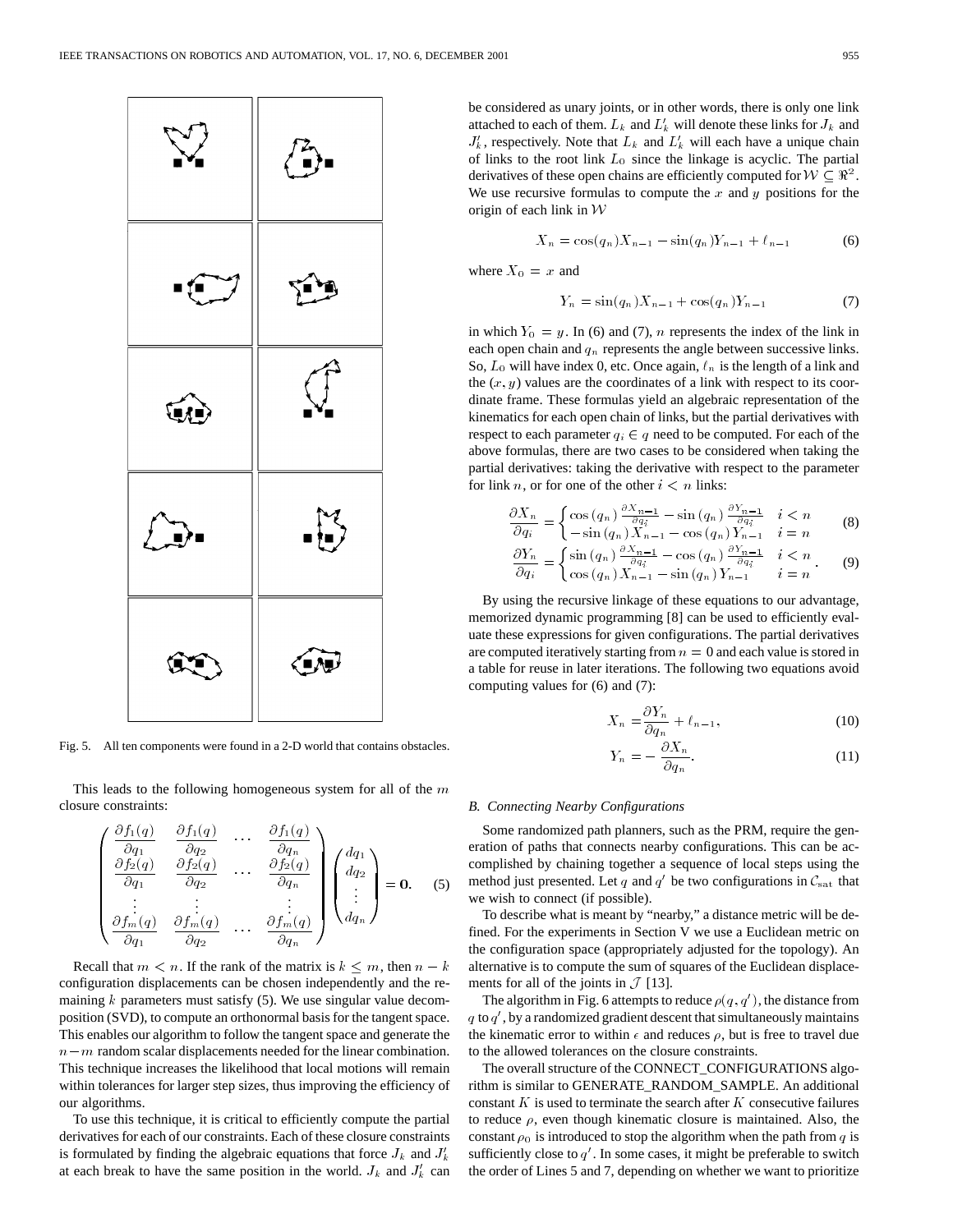|    | $i \leftarrow 0; \quad j \leftarrow 0; \quad k \leftarrow 0; \ L \leftarrow \{q\};$ |
|----|-------------------------------------------------------------------------------------|
| 2  | while $i < I$ and $j < J$ and $k < K$ and                                           |
|    | $\rho(LAST(L), q') > \rho_0$ do                                                     |
| 3  | $i + +$ ; $j + +$ ;                                                                 |
| 4  | $q'' \leftarrow$ RANDOM_NHBR(LAST( <i>L</i> ));                                     |
| 5  | if $e(q'') < \epsilon$ then                                                         |
| 6  | $i \leftarrow 0$ ; $k + +$ ;                                                        |
| 7  | if $\rho(q'', q') < \rho(LAST(L), q')$ then                                         |
| 8  | $k \leftarrow 0; \quad L \leftarrow L + \{q''\};$                                   |
| 9  | if $\rho(LAST(L), q') \leq \rho_0$ then Return L                                    |
| 10 | else Return FAILURE                                                                 |

Fig. 6. An algorithm that iteratively attempts to move a system from one vertex

the minimization of distance over the satisfaction of the closure constraint. The success of the algorithm is based on the assumption that the selected vertices are close enough to ensure local minima and collision constraints are not likely to prevent connection.

One drawback of creating paths using randomized gradient descent is that the path needs to be stored for every edge we add to the roadmap. The reason is that there is no longer a guarantee, due to the randomization, that a path can be regenerated between these vertices at a later time. Another reason is that the gradient descent is computationally expensive to perform and the computation required during the query phase should be minimized. However, once a path has been generated, several path optimization algorithms from Section V can be used to reduce the length of the path. As a result, the amount of space needed to store the paths in the roadmap is reduced, along with the added benefit of the higher quality paths.

## *C. Experiments*

We again peformed experiments to demonstrate the feasibility and advantages of random sampling versus tangent space sampling when generating a random neighbor of a configuration. We generated 5000 random configurations satisfying the closure constraints and for each of these configurations a random neighbor was computed using both the random and tangent space sampling methods. The number of random neighbors satisfying the closure constraints was recorded, as well as their average distance from the original random configuration. This experiment was performed repeatedly, changing the parameters of the two methods to vary the average distance traveled between the random configuration and its random neighbors. The chart in Fig. 7 compares the two sampling methods for an 8-link closed chain linkage and Fig. 8 is a comparison for a 7-link closed linkage that has two loops (the linkage is shown in Fig. 9).

It is readily seen that for both linkages the tangent space sampling will outperform random sampling in both criteria. Tangent space sampling is more likely to produce a new configuration satisfying the closure constraints, as well as generating random neighbors along a greater distance. Both of these can improve the overall computation time because more successful random neighbor sampling leads to less wasted computation and increasing the distance traveled per step speeds connection of two configurations. Computing the tangent space samples is more expensive to perform, though. The average time needed to generate a neighbor using random sampling took 6.94  $\mu$ s. while tangent space sampling took 1.518 ms. Even though the tangent space sampling is more expensive to perform, the extra distance it allows the random neighbors to travel makes up for this added expense. Another factor to be considered is the time spent performing collision detection, which usually dominates the time needed to compute the random neighbor using either random or tangent space sampling.

**Comparison of Random and Tangent Space Sampling** 



Fig. 7. Comparison between random and tangent space sampling for random neighbor generation of an 8-link closed chain linkage.

#### Comparison of Random and Tangent Space Sampling



Fig. 8. Comparison between random and tangent space sampling for random neighbor generation of a 7-link, 2-loop closed linkage.



Fig. 9. Snapshots along the path of a closed linkage with two loops.

### V. PATH PLANNING EXPERIMENTS

In this section, we extend a PRM-based planner and an RRT-based planner by applying the methods introduced in Sections III–IV. Two notes are in order. First, collision detection was performed naively by testing all pairs of line segments. Second, we optimize computed paths given by the methods in Section IV as follows. We repeatedly iterate over the path, analyzing every triple  $v_i$ ,  $v_{i+1}$  and  $v_{i+2}$ . We compute the distance  $d = \rho(v_i, v_{i+2})$  and determine whether  $d < d_{\text{max}}$ . In this case, we can delete  $v_{i+1}$  without violating the maximum distance between two consecutive configurations in a path. If  $d \geq d_{\text{max}}$ , then we attempt to incrementally move  $v_{i+1}$  closer to the straight line between  $v_i$  and  $v_{i+2}$ , as far as possible before violating the maximum kinematic error allowance.

# *A. PRM Results*

The implemented version of PRM is a modification of the planner presented in [13]. A large number of configurations are distributed uni-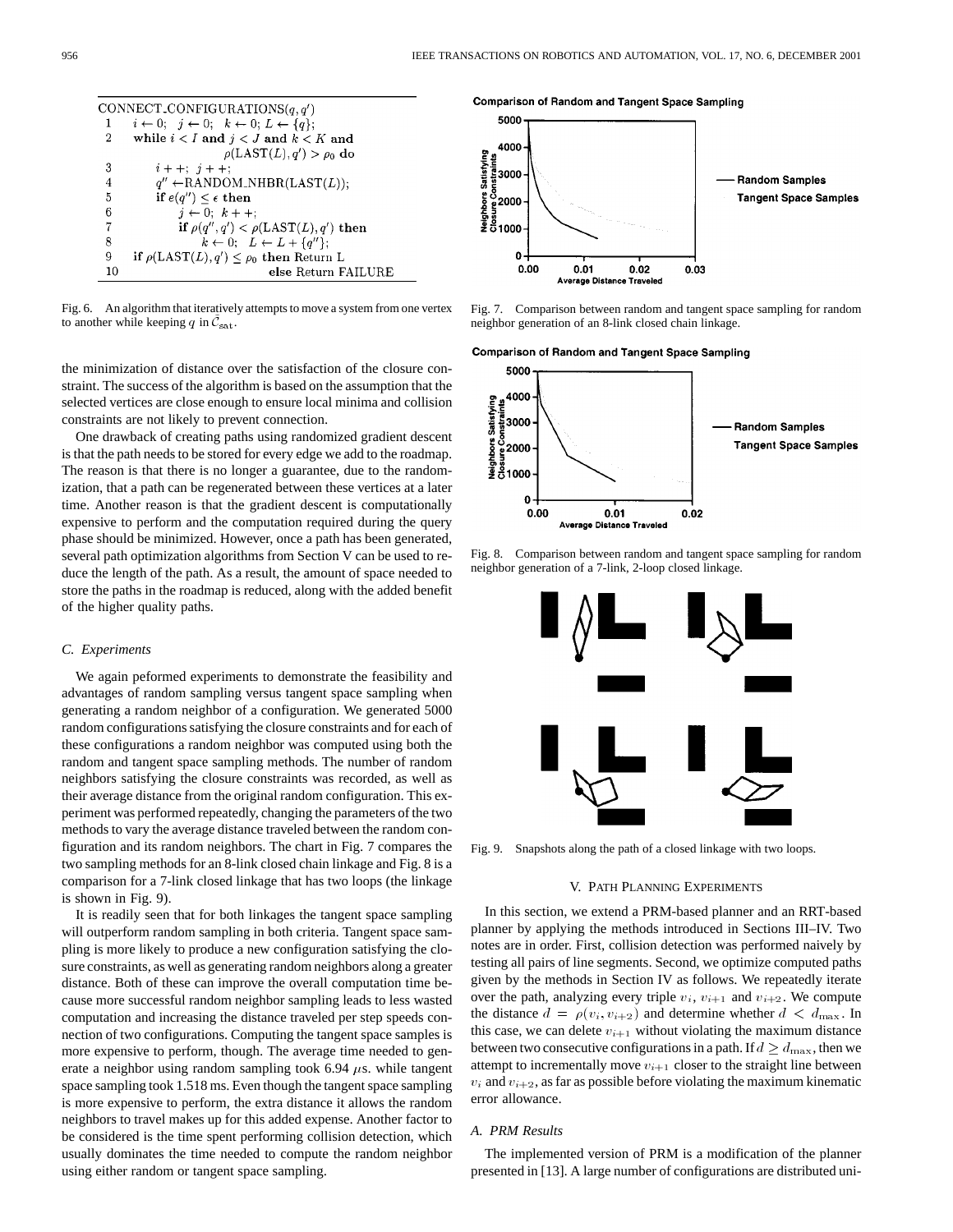

Fig. 10. Snapshots along the path of a manipulator example.



Fig. 11. Two manipulators grasping and moving an object.

formly at random in the configuration space and those that are collision-free are retained as nodes of a roadmap. A local planner is then used to find paths between each pair of nodes that are sufficiently close together. If the planner succeeds in finding a path between two nodes, they are connected by an edge in the roadmap. In the query phase, the user specified start and goal configurations are connected to the roadmap by the local planner. Then the roadmap is searched for a shortest path between the given points.

We use GENERATE\_RANDOM\_SAMPLE to generate configurations that lie in  $C_{\text{sat}}$ . These serve as the vertices of the roadmap. The edges of the roadmap are generated using CONNECT\_CONFIGURA-TIONS.

We now present three examples of linkages for which we have computed roadmaps. The first linkage is shown in Fig. 9 and is composed of seven links configured into two loops. A path was generated using the roadmap and four intermediate configurations in the path have been displayed. This linkage has three DOF: each of the loops in the linkage has a single DOF and the base joint adds the third DOF. The next example considers a manipulator attached to a closed linkage and is pictured in Fig. 10. This linkage has 6 degrees of freedom: 5 from each link in the loop and one for the manipulator (the grippers are not able to move). The single closure constraint then reduces the total DOF to 4. Our final example in Fig. 11 simulates two planar serial manipulators cooperatively grasping an object. This example has 8-DOF, because the two manipulators have 3 and 4 links plus the single DOF added by the manipulated object. Once again, the closure constraint reduces the total degrees of freedom to 6 for the linkage.



Fig. 12. Two manipulators grasping a cross-shaped object.



Fig. 13. A snake-like compound linkage example.

We did a straightforward implementation of the primitives described in this paper and focused in displaying the feasibility of our approach without worrying about performance. Indeed, all of the considered problems were solved (snapshots along computed paths are shown in Figs. 9–11, but computing general PRM roadmaps required several hours of computation time, resulting in roadmaps of several thousand nodes. This extensive computation time is due to the repeated execution of the GENERATE\_RANDOM\_SAMPLE and CONNECT\_CONFIGURATIONS algorithms, which generally are very expensive. Note that the implemented version of PRM tries to generate a roadmap that captures the components of the free configuration space. The roadmap is then stored for answering multiple queries. After the roadmap has been precomputed, path queries can be run very quickly: once the initial and goal configurations have been connected to the roadmap, a simple graph search is all that is required to compute the remainder of the path.

# *B. RRT Results*

The RRT-based planner is a modification of a planner presented in [19]. An RRT is a tree that is grown incrementally. Initially, there is a single vertex,  $q_{\text{init}}$ . In each iteration, a vertex is added to the tree by picking a random configuration and then extending the vertex that is closest to the random sample [17], [19]. In the adaptation described here, the RRT is biased toward  $q_{\text{goal}}$  by selecting  $q_{\text{goal}}$  as a "random" sample a small percentage of the time.

We have computed several examples of paths for closed linkages using the RRT approach. Each of these examples were computed by selecting an initial configuration and then the RRT was allowed to